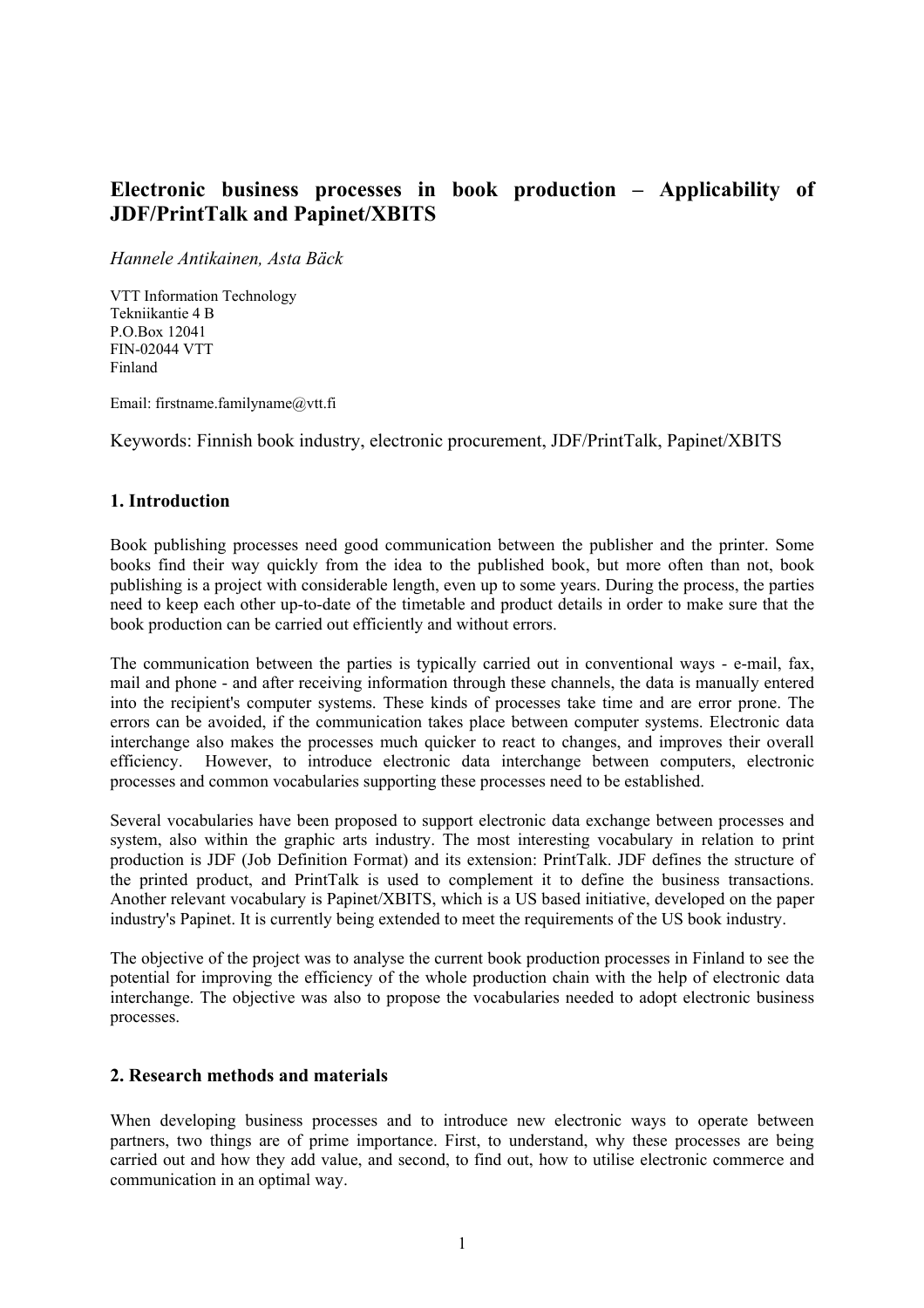Business process modelling is the tool to tackle these challenges. We chose to utilise UN/CEFACT Unified Modelling Methodology (UMM) for describing the current processes. The information for modelling was collected by interviewing publishers and printers. Gummerus Oy, Kustannusosakeyhtiö Tammi, WSOY, Yliopistopaino were interviewed in the role of a publisher, and Gummerus Oy, Otavan Kirjapaino Oy, WS Bookwell Oy, Yliopistopaino in the role of a printer.

The interviews were complemented with examples of current business documents, which include the necessary data content of business transactions. Our analysis covered request for quote (RFQ), quote, purchase order (PO), order confirmation (OC) and note on transferring shipping addresses from the publisher to the printer.

Available versions of JDF and Papinet/XBITS vocabularies were analysed and their expressive capabilities were compared with the requirements of the chosen Finnish business processes. This analysis covered both the business process and data content.

We also built a software application to encourage the further development of electronic processes between publishers and printers. This demonstration also tested implementing JDF – mapping data collected via an HMTL form to the JDF structure.

# **3. Results**

# **3.1 Process models**

UMM is a modelling method utilised by ebXML initiative (Anon, 2000). It shows a way of how to proceed from the top level to the actual processes. The UMM uses the following hierarchical levels: Business reference model, Business area, Process area and Business processes.

Business reference model defines the industry. Business areas are used to divide each industry into sectors. Each business area has several process areas, which consist of the actual business processes. In general, we can state that process areas are usually important value adding functions in the industry. If and when electronic business processes are introduced, the process area as a whole remains, but the actual business processes within the process area may change, and even be eliminated.

In our case, the UMM Business Reference Model is "Book publishing and printing". It can further be divided into two main business areas: "Book publishing" and "Book production (printing and binding)". There are several players within book publishing and printing, and an overview picture was made to chart their main role and information requirements. (Fig. 1)

The UMM method includes a set of tables that describe the different levels of the model (Anon, 2001). The UMM methodology provides a set of tables that can be used to collect and report the processes. Table 1 shows an example of such a process area model. Altogether, nine process area tables covering the transaction between book publishers and book printers were produced.

The classification of the processes was added to describe the characteristics of each of the business processes. The classes were: processes between persons, processes requiring expertise, query/response process, transaction process, information transmission process (information to be stored in a data system), payment process, workflow process, internal process, and material (including digital material) transmission process. Transaction processes, query/response processes as well as information transmission processes have the highest potential for electronic implementation.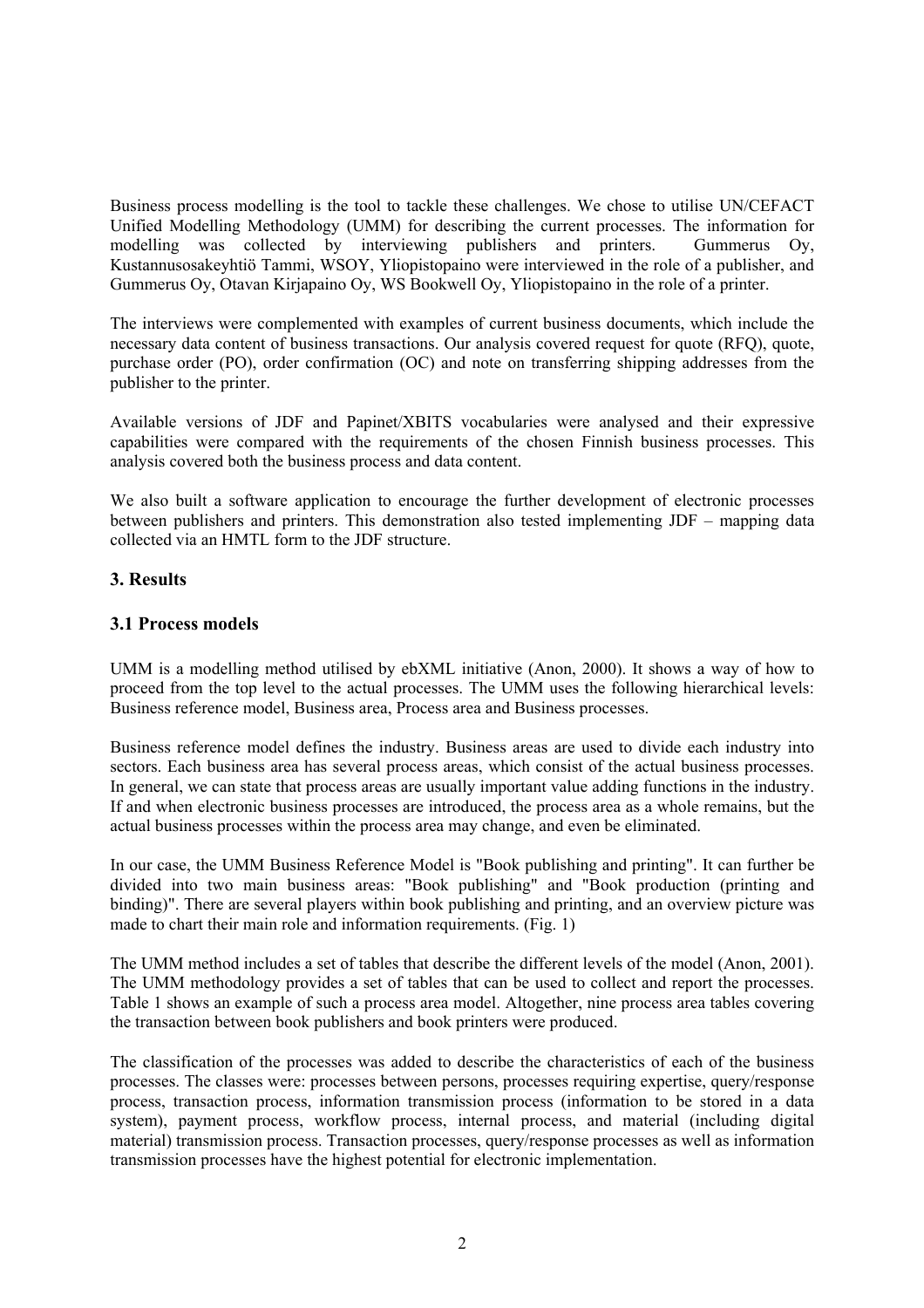This wide choice of process types shows that these process have a wide array of operations that deal with production knowledge, making business deals and preparing and transmitting digital files and even ready made books. Other important characteristic features within book processes relating to data exchange between the publisher and the printer are:

- PO is made before all important information is known, e.g. material, number of pages and copies, schedule etc.
- Shipping addresses are delivered separately from PO.
- For printers, receiving original files is an important checkpoint, because it gives a possibility to check original files against the PO.



Figure 1. The players within book publishing and printing in Finland, and the top level processes between these players.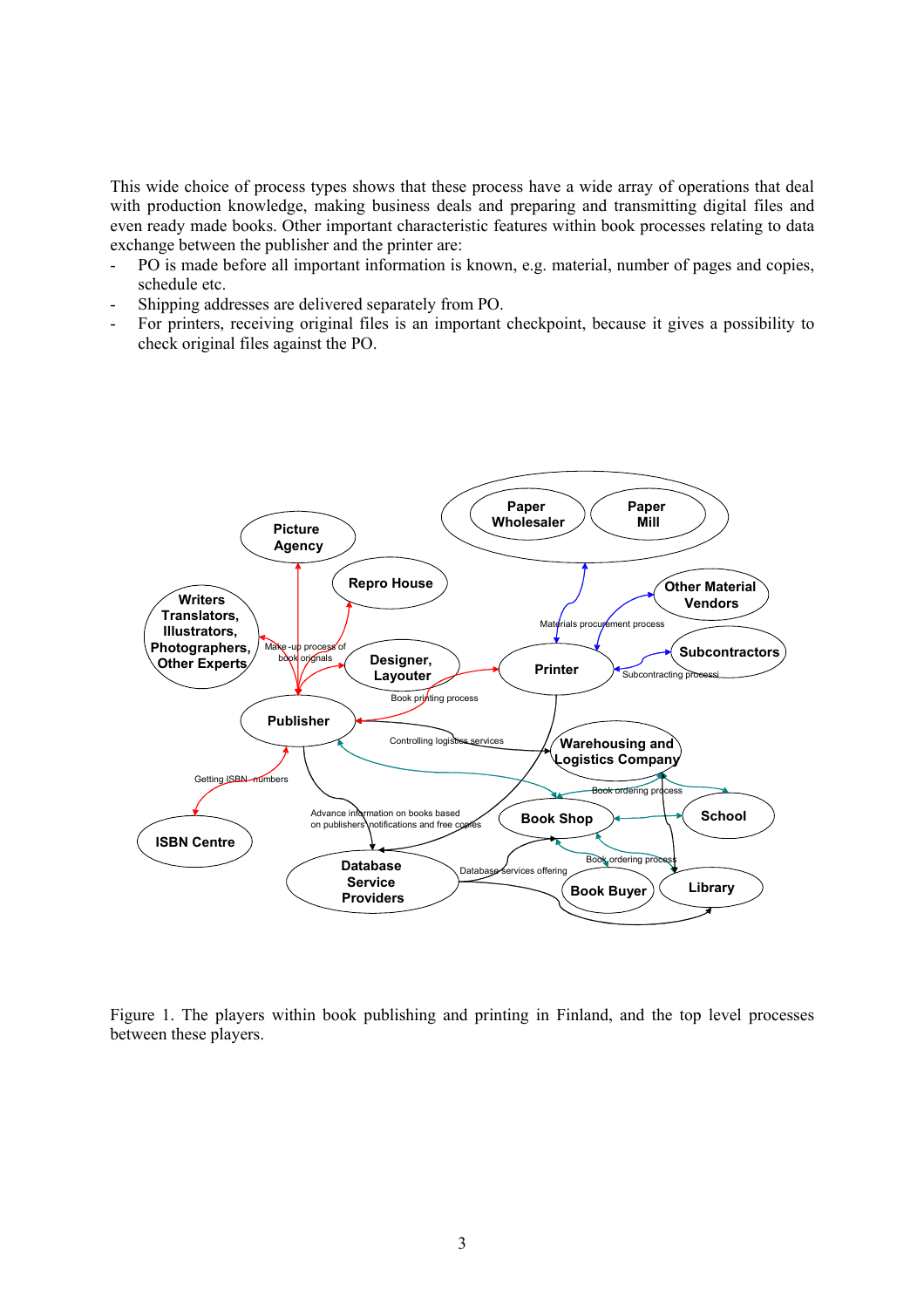Table 1. An example of a process model table.

#### **Business Area: Book publishing**

**Process Area:** Managing book production (publisher)

**The goal of the process area:** To ensure that the production has the right files for production and also otherwise correct and up to date information on schedule and book structure.

**Important input:** Original files for dust jacket, cover, decorations and block, working instructions, shipping instructions including shipping addresses

**Important output:** Correct books at correct delivery addresses

**Owner of the process:** Publisher

| <b>Business</b><br>process                             | <b>Resources</b>                         | <b>Classification</b>      | Input                                           | Output                                                                          | <b>Comments</b>                                                                                                                      |
|--------------------------------------------------------|------------------------------------------|----------------------------|-------------------------------------------------|---------------------------------------------------------------------------------|--------------------------------------------------------------------------------------------------------------------------------------|
| Sending<br>original files to<br>the printer            | Publisher's<br>contact<br>person         | Content file               |                                                 |                                                                                 |                                                                                                                                      |
| Approving the<br>proofs                                | Publisher's<br>contact<br>person, author | Content file,<br>Work flow | Proofs or press<br>sheets                       | New, corrected<br>original file,<br>corrected proof,<br>approved press<br>sheet | Normally proofs, press sheets<br>are used in quality colour<br>books. The number of proofs is<br>declining.                          |
| Communi-<br>cating changes<br>in the book<br>structure | Editor                                   | Transaction                | Changes in<br>product plan                      | Updated purchase<br>order information                                           | The printer may respond by<br>sending a new order<br>confirmation or even a new<br>quote.                                            |
| Confirming the<br>number of<br>copies                  | Editor                                   | Transaction                | The feeling of<br>the editor                    | Number of copies                                                                | Number of copies is usually<br>confirmed shortly before<br>starting the production                                                   |
| Sending<br>delivery<br>addresses to the<br>printer     | Marketing                                | Transaction                | Addresses                                       | Book delivery                                                                   | The addresses are sent even<br>very late up to the moment<br>nearly until when they are<br>ready to be shipped from the<br>printers. |
| Controlling the<br>progress of<br>production           | Print buyer,<br>editor                   | Query/response             | Query                                           | Information on the<br>state of production                                       | The deadline for production is<br>important information for<br>marketing and distribution<br>channels.                               |
| Receiving and<br>approving the<br>invoice              | Print buyer,<br>editor                   | Transaction                | Invoice.<br>finished book                       | Approved invoice,<br>printer gets paid                                          | The books delivered and<br>registered at the book<br>warehouse. The job is ready.                                                    |
| Making a<br>complaint                                  | Print buyer,<br>editor                   | Transaction                | Finished book,<br>production not<br>on schedule | Complaint                                                                       |                                                                                                                                      |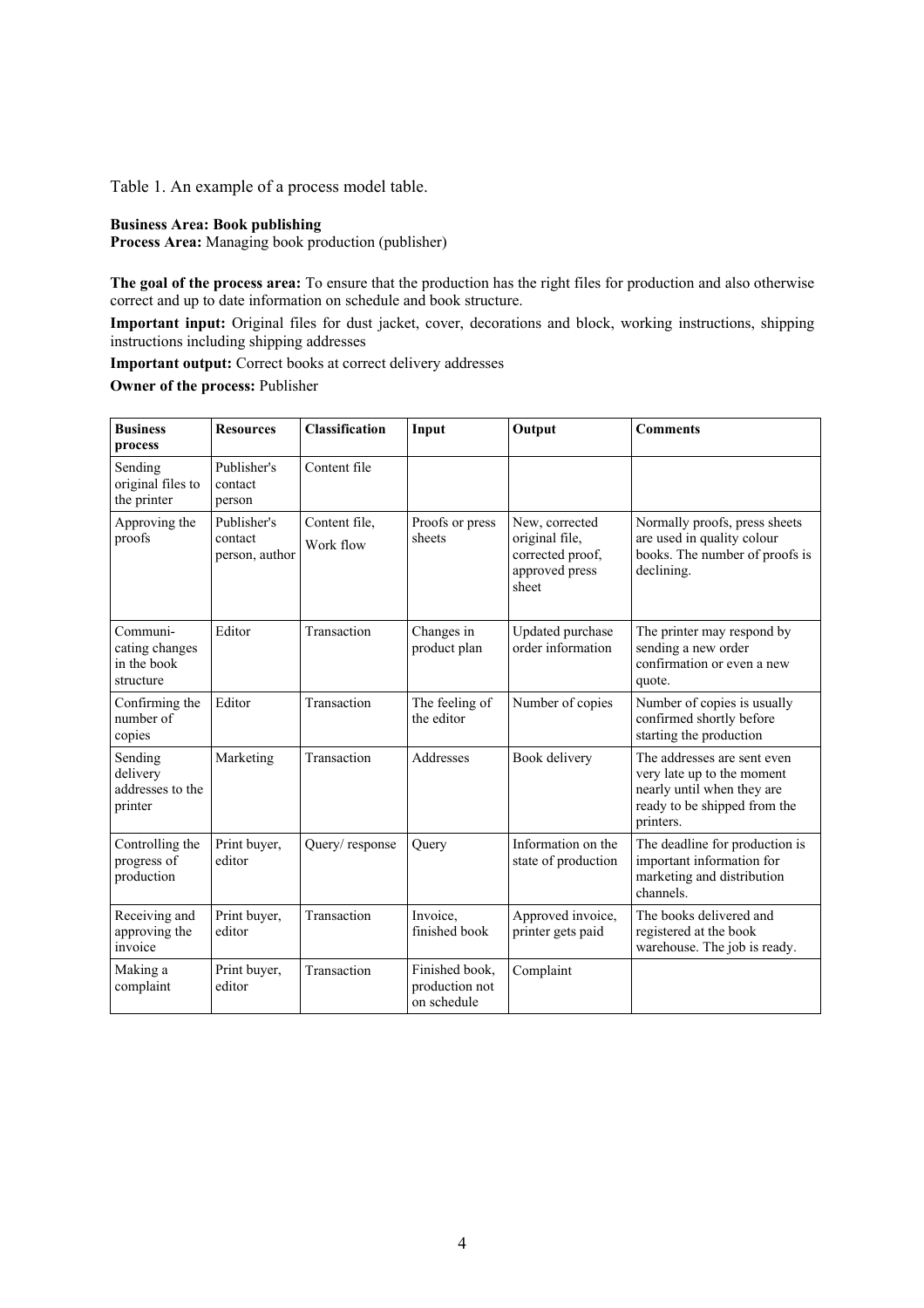## **3.2 Vocabularies**

The electronic business processes need vocabularies for data exchange. The options are to utilise an existing vocabulary, to adopt and modify an existing one, or to make a new vocabulary. Starting from scratch is usually not recommended, because it requires a lot of work, and it obviously means that there is not any kind of existing software support for it. Existing vocabularies may support different ways to modify them, all with their pros and cons.

Of the existing vocabularies, JDF version 1.1 A (Anon, 2002) along with PrintTalk version 1.1 A(Anon, 2003) and Papinet/XBITS were analysed and mapped against the Finnish requirements for book structure. The result was a detailed gap analysis that explains what is missing from them from the Finnish book industry's point of view. The use cases of these messages were analysed in a similar way. Table 2 introduces the business transactions or messages covered by Papinet/XBITS and PrintTalk. JDF version 1.2 was published in May 2004 (Anon, 2004-a).

The main problem with JDF is that it lacks the support for book related information, such as author and ISBN-number and also more complex book structures. This is understandable from JDF's historical background with a strong focus on the actual print production. PrintTalk seems to have only few practical implementations, none of which are in the book industry.

Papinet/XBITS is being developed in the US. It supports the common practices in the American book industry. So far (spring 2004) Papinet/XBITS has finished messages on Book Specification (Anon, 2004-b), Delivery Message (Anon, 2004-c), Inventory Disposition Instructions (Anon, 2004-d), Order Confirmation (Anon, 2004-e), Order Status (Anon, 2004-f), Purchase Order (Anon, 2004-g) and Shipping Instructions (Anon, 2004-h). However, it is a very new vocabulary, and some relevant messages, such as RFQ, are still missing from its set of messages. The first implementations of Papinet/XBITS are expected in early 2004.

The differences between the Finnish and American books industries are evident in the order of the developed messages. In America, the publisher often organises the whole production process from buying the paper, organising the production of the different components and having them put together into complete books. There, the publishers find it very important to get various types of production data.

In Finland, the production is typically bought from one company who takes care of the whole production. Therefore, from the publisher's point of view the most important thing is the information flow between the publisher and the production unit prior to the production.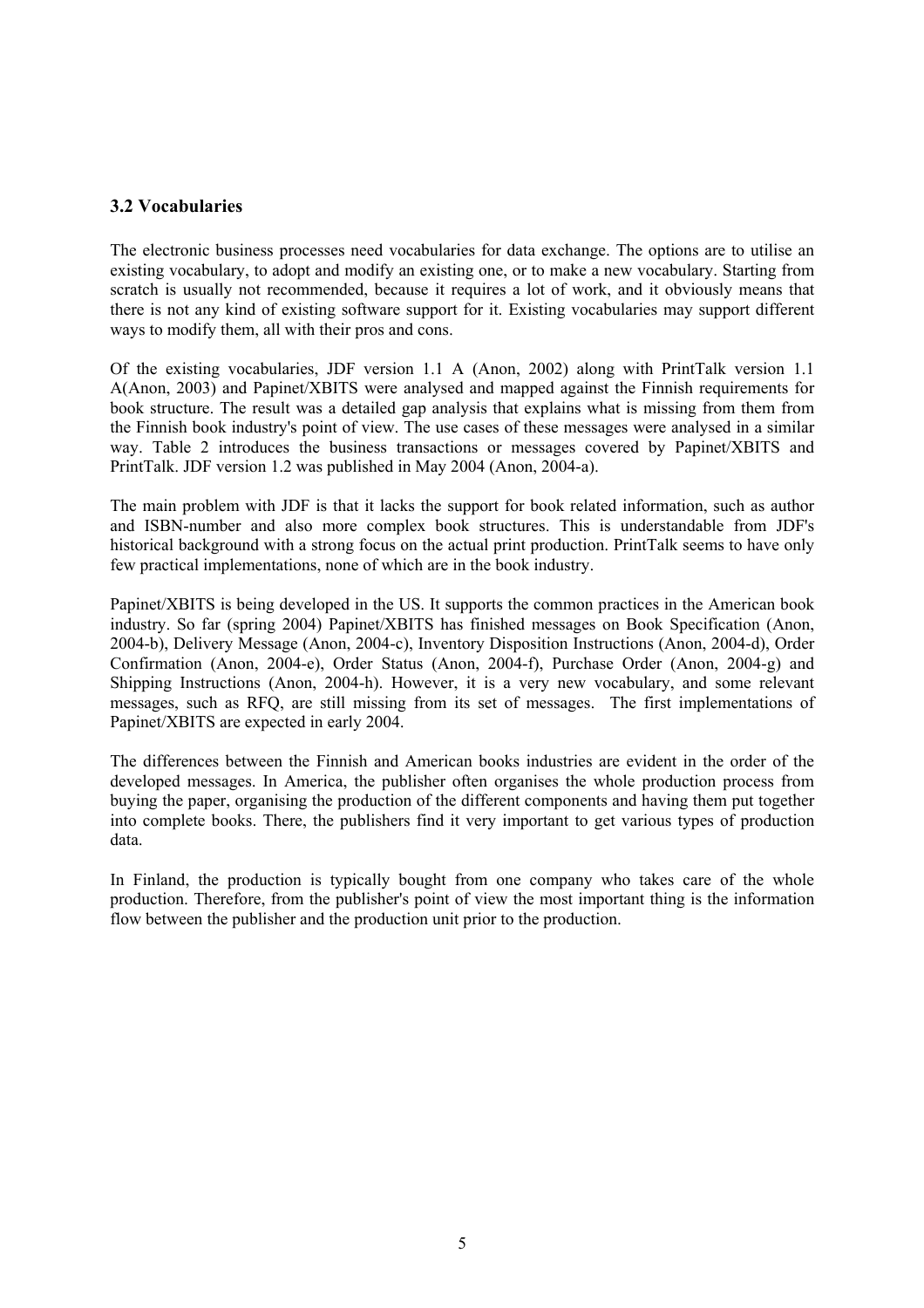| <b>Message</b>                               | <b>Conventional Process</b>                          | <b>XBITS</b>                                                                                                                                                                                                                                                       | <b>PrintTalk</b>                                                                   |  |
|----------------------------------------------|------------------------------------------------------|--------------------------------------------------------------------------------------------------------------------------------------------------------------------------------------------------------------------------------------------------------------------|------------------------------------------------------------------------------------|--|
| Request for Quote (RFQ)                      | eMail, fax, mail, phone                              | Papinet message *)                                                                                                                                                                                                                                                 | Yes                                                                                |  |
| RFQ Response or Quote                        | eMail, fax, mail, phone                              | Papinet message *)                                                                                                                                                                                                                                                 | Yes                                                                                |  |
| Purchase Order (PO)                          | eMail, fax, mail                                     | Yes                                                                                                                                                                                                                                                                | Yes                                                                                |  |
| Order Confirmation                           | eMail, fax, mail, phone                              | Yes                                                                                                                                                                                                                                                                | Yes                                                                                |  |
| <b>Book Specifications</b>                   | Communicated within<br>messages                      | Yes *), is used to define<br>book specifications within<br>other messages (RFQ, RFQ<br>Response, PO, Order<br>Confirmation)                                                                                                                                        | JDF is used within<br>PrintTalk messages to<br>define book structure               |  |
| Cancellation                                 | eMail, fax, mail, phone,<br>negotiation              | Yes, but there is no separate<br>Cancellation Message.<br>Cancellation is expressed by<br>setting message status<br>Cancellation (applied within<br>RFQ, RFQ Response, PO,<br>Order Confirmation,<br>Shipping Instructions)                                        | Yes                                                                                |  |
| Refusal                                      | eMail, fax, mail, phone,<br>letting a message expire | Yes, but there is no separate<br>Refusal Message. Refusal is<br>expressed by setting<br>message status Reject<br>(applied within RFQ, RFQ<br>Response, PO, Order<br>Confirmation, Shipping<br>Instructions). Also by<br>letting a message expire<br>means refusal. | Yes<br>Also by letting a message<br>expire means refusal.                          |  |
| Order Status                                 | Phone, email                                         | Yes                                                                                                                                                                                                                                                                | Yes                                                                                |  |
| Proof Approval Request                       | eMail, fax, mail, phone                              | N <sub>o</sub>                                                                                                                                                                                                                                                     | Yes                                                                                |  |
| Proof Approval Response                      | eMail, fax, mail, phone                              | N <sub>o</sub>                                                                                                                                                                                                                                                     | Yes                                                                                |  |
| Shipping Instructions                        | Yes, especially for<br>shipping addresses            | Yes                                                                                                                                                                                                                                                                | No separate message,<br>Shipping Instructions are<br>included in Purchase<br>Order |  |
| Delivery Message                             | Yes, printed on paper                                | Yes                                                                                                                                                                                                                                                                | No                                                                                 |  |
| Invoice                                      | Mail                                                 | Papinet message *)                                                                                                                                                                                                                                                 | Yes                                                                                |  |
| Complaint                                    | eMail, fax, mail, phone                              | Papinet message *)                                                                                                                                                                                                                                                 | No                                                                                 |  |
| <b>Complaint Response</b>                    | eMail, fax, mail, phone                              | Papinet message *)                                                                                                                                                                                                                                                 | No                                                                                 |  |
| <b>Inventory Disposition</b><br>Instructions | Not commonly used<br>eMail, phone                    | Yes                                                                                                                                                                                                                                                                | No                                                                                 |  |

|  |  | Table 2. Business transactions covered by XBITS and PrintTalk. |  |
|--|--|----------------------------------------------------------------|--|
|  |  |                                                                |  |

\*) a corresponding Papinet message for paper, pulp and recovered paper industry is available.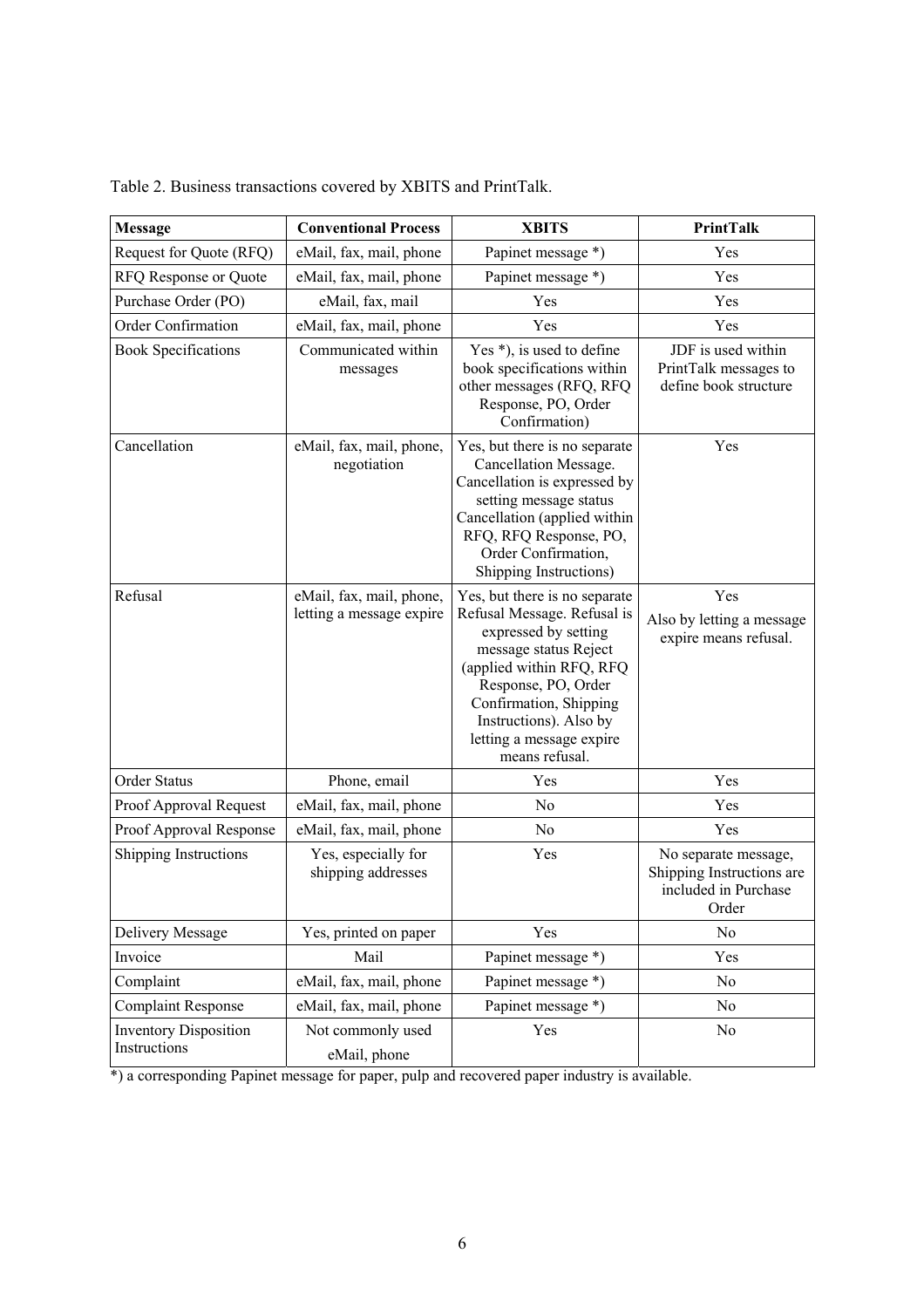#### **3.3 Software demonstration**

During the project, a software application that enables exchanging RFQs and quotes between book publishers and book printers was build. By means of the software and its WWW user interface, the user can - in the role of a book publisher - send RFQs to printers. The user chooses between a hard cover and perfect bound book, and gives other book structure specifications including format and desired book materials. The software application transforms the defined book structure into JDF. In the role of a book printer, the user can open the RFQ and complement it into a quote. Similarly, the quote is transformed into JDF and sent back to the publisher. The software demonstration was implemented using Java servlet technology.

|                                            | BookXML - Basic information - Microsoft Internet Explorer                                      |                         |          |
|--------------------------------------------|------------------------------------------------------------------------------------------------|-------------------------|----------|
| Tools<br>Edit<br>View<br>Favorites<br>File | Help                                                                                           |                         |          |
|                                            | Address (a) http://customdp.vtt.fi/bookxml/GetBasicInformationScreen.event                     | $\vee$ $\Rightarrow$ Go | Links >> |
| Basic information                          |                                                                                                |                         |          |
|                                            |                                                                                                |                         |          |
|                                            | start page   finish                                                                            |                         |          |
|                                            | basic information   block   hard covers   dust jacket   delivery   price                       |                         |          |
|                                            | indicates publisher usually fills   indicates printer usually fills   both parties CAN fill    |                         |          |
|                                            | Required fields are marked - Pub-, -Print- or -Both-                                           |                         |          |
|                                            |                                                                                                |                         |          |
| Book's name                                | Isäni Hermanni                                                                                 | $-$ Pub $-$             |          |
| Author (comma                              | Kalle Päätain                                                                                  | $-$ opt $-$             |          |
| separated if more than<br>one)             |                                                                                                |                         |          |
| <b>ISBN</b>                                | 951-20-6407-3                                                                                  | $-$ Pub $-$             |          |
|                                            |                                                                                                |                         |          |
| RFQ expires                                | 2003<br>10<br>October<br>$\checkmark$<br>$\checkmark$<br>$\checkmark$                          | $-$ Pub $-$             |          |
| Quote expires                              | [day] v<br>[month]<br>[year] v<br>v                                                            | $-Print-$               |          |
|                                            |                                                                                                |                         |          |
| Print run                                  | 40000<br>number of copies                                                                      | $-$ Pub $-$             |          |
|                                            |                                                                                                |                         |          |
| Format (w*h) (block)                       | 135<br>205<br>×.<br>mm                                                                         | $-$ Pub $-$             |          |
| Page count                                 | <b>BOB</b><br>pages in block                                                                   | $-$ Pub $-$             |          |
| Spine thickness                            | mm                                                                                             | -Print-                 |          |
| Volume of one book                         |                                                                                                |                         |          |
|                                            | cm <sup>3</sup><br>m                                                                           | $-$ opt -               | $\,$     |
|                                            | Discussions *   約 國 國 知 知 Subscribe   国 Ø Discussions not available on http://customdp.vtt.fi/ |                         |          |

| BookXML - Hard covers - Microsoft Internet Explorer                           |                                                                                             |                         |                    |  |  |  |  |
|-------------------------------------------------------------------------------|---------------------------------------------------------------------------------------------|-------------------------|--------------------|--|--|--|--|
| Edit<br>File<br>View Favorites<br>Tools                                       | Help                                                                                        |                         |                    |  |  |  |  |
| Address <b>&amp;</b> http://customdp.vtt.fi/bookxml/GetHardCoversScreen.event |                                                                                             | $\vee$ $\Rightarrow$ Go | Links >>           |  |  |  |  |
| Hard covers                                                                   |                                                                                             |                         |                    |  |  |  |  |
|                                                                               |                                                                                             |                         |                    |  |  |  |  |
|                                                                               | start page   finish                                                                         |                         |                    |  |  |  |  |
|                                                                               | basic information   block   hard covers   dust jacket   delivery   price                    |                         |                    |  |  |  |  |
|                                                                               | indicates publisher usually fills   indicates printer usually fills   both parties CAN fill |                         |                    |  |  |  |  |
|                                                                               | Required fields are marked - Pub - - Print- or - Both-                                      |                         |                    |  |  |  |  |
| Specifications of                                                             |                                                                                             | $-$ Pub $-$             |                    |  |  |  |  |
| cover material                                                                | Geltex<br>Other $\rightarrow$<br>$\checkmark$                                               |                         |                    |  |  |  |  |
| Material details                                                              |                                                                                             | $-$ opt -               |                    |  |  |  |  |
| Cover material colour.                                                        | musta                                                                                       | $-$ Pub $-$             |                    |  |  |  |  |
| Thickness of cover<br>hnard                                                   | 2.0<br>mm                                                                                   | -Print-                 |                    |  |  |  |  |
| Decorations                                                                   |                                                                                             |                         |                    |  |  |  |  |
|                                                                               | $-$ Pub $-$<br>○ Debossing ○ Embossing ⊙ None                                               |                         |                    |  |  |  |  |
|                                                                               |                                                                                             |                         |                    |  |  |  |  |
| Foil stamping                                                                 | O Yes O No                                                                                  | $-$ Pub $-$             |                    |  |  |  |  |
| Specifications of<br>foil material                                            | puolikiiltävä folio                                                                         | $-$ Pub $-$             |                    |  |  |  |  |
| Colour                                                                        | kulta                                                                                       | $-$ Pub $-$             |                    |  |  |  |  |
|                                                                               |                                                                                             |                         |                    |  |  |  |  |
| Original files (for<br>decorations)                                           | PDF<br>$\checkmark$                                                                         | $ Pub -$                |                    |  |  |  |  |
| ≺<br>×                                                                        | m                                                                                           |                         | $\rightarrow$<br>刪 |  |  |  |  |

Figure 2. Examples on the user interface of the software demonstration. Above, basic information of the book such as the name of the book, ISBN number and the format is given. The picture below shows how the specifications of hard covers can be defined using the software.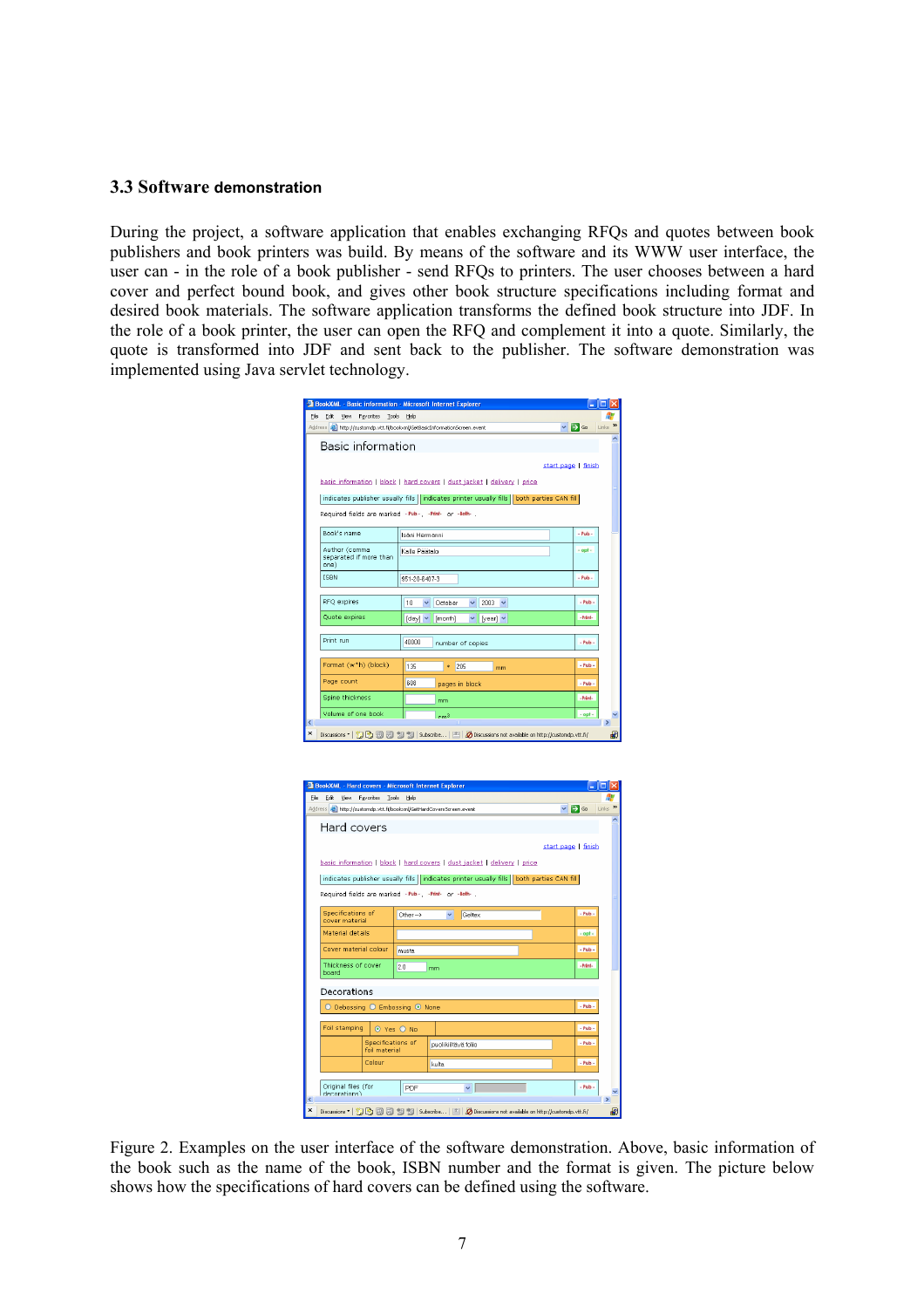### **4. Conclusions and discussion**

In order to make the book production chain more efficient, it is important to find ways to make it possible for the parties to communicate about the job and send, receive and manage the relevant content files efficiently. The point when the files arrive into print production is the critical one.

The process has become more streamlined with electronic originals and proofs. What is missing is the transfer of product and production information. This requires that management information systems are used by both parties.

JDF aims at including all product and production information into the JDF description of a print job, and this would seem to be the ideal way. This is also a very ambitious goal, which requires JDF capabilities from all programs and production steps that are used to design and make the product. It also has the biggest potential, if we can combine the digital content and business information together.

The Papinet/XBITS approach focuses on the information interchange at a level that covers only product information and it does not offer compatibility with the production systems. On the other hand, it focuses on the information interchange between the book publishers and book printers including the use cases for the messages. The XBITS counterpart in JDF approach, the PrintTalk, has not been developed specially for the book industry.

The key requirement in developing a vocabulary is that a wide community can accept it. Even though much of book publishing and production is carried out within one country, there is also import and export, and the same production systems are used in many countries. This motivates using and developing vocabularies at international level, even though at short range, it might be the quickest way to develop a national solution, which strictly meets the criteria of the application. On a longer term this is often not a viable solution. Utilising existing vocabularies, it is possible to take advantage of existing material and knowledge that has already been put into them.

The reality is that we will have to learn to live with several vocabularies, or at least with several versions of some vocabulary. The different organisations should put emphasis on ensuring the interoperability of the different vocabularies. Good data vocabularies with explanations of the meaning of the different terms and concepts are needed to make mapping between the different vocabularies possible.

#### **Acknowledgements**

The project was made possible by the grant from Graafisen Tekniikan Tutkimussäätiö (Graphic Arts Technology Research Foundation) and financing by the participating companies Flowman Oy, Gummerus Oy, Kustannusosakeyhtiö Tammi, Otavan Kirjapaino Oy, Prosys PMS Oy, WM-data, WS Bookwell Oy, WSOY, Yliopistopaino.

In addition to the authors of this paper, Giorgos Pachoulis and Magnus Melin at VTT participated in the project.